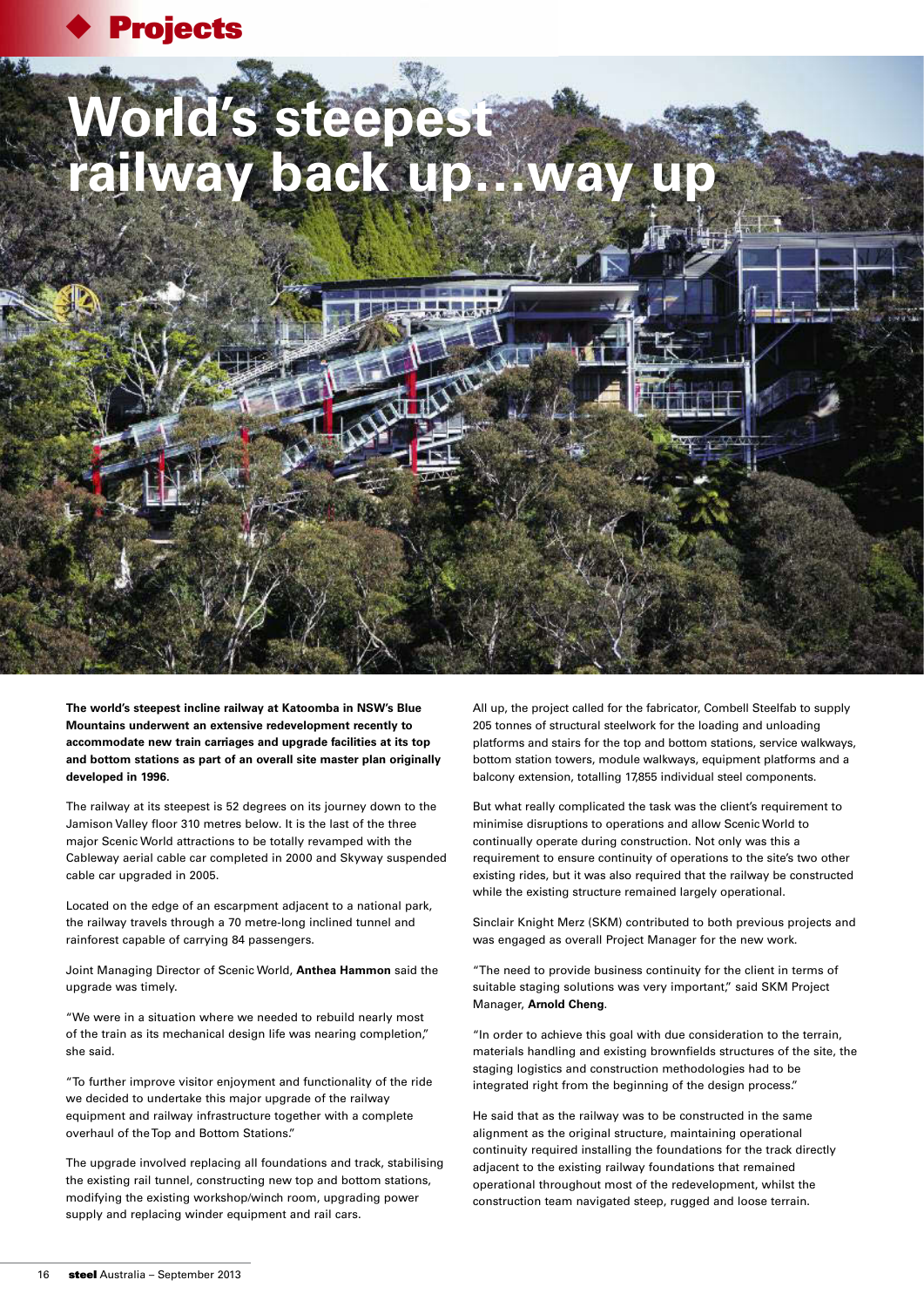SKM led Safety by Design workshops prior to construction using the NSW Workcover CHAIR Workshop process to facilitate and streamline designs for staging, constructability, operations and maintenance. During the workshops the design, construction and operations teams were brought together to identify the design issues and risks and to develop integrated solutions.

Mr Cheng said that overcoming creep loads associated with the presence of thick loose colluvium in the top soil layer of the slope observed by SKM geotechnical engineers presented further challenges. Such soil moves slowly down slope over time causing an additional load (creep load) to the proposed foundations.

"This caused some concern for the proposed use of micro-piles since these slender concrete piles are usually chosen for their ability to take compression but have a low capacity in bending," he said.

SKM worked with the piling contractor to develop designs using circular hollow sections (CHS) to sleeve the concrete piles for increased bending capacity. Many iterations of the design were considered using various combinations of diameter widths, available strength grades, CHS tubing wall thicknesses and double sleeving to optimise manoeuvrability and handling of materials.

The design allowed for additional sacrificial thickness for corrosion as well as specification for galvanizing as the CHS steel was to be installed into soil.

The track support structure consists of approximately 300 metres of preassembled steel sections. While a long list of load cases were considered, they fell into four main groups being In-Service Ultimate Loads, In-Service Working Loads, Maintenance Ultimate Loads and Maintenance Working Loads. In each category, all combinations of a subset of load cases were assessed including downhill operation, uphill operation, emergency braking and wind loading.

The programming of structural steel supply was staged through regular planning between the steel fabricator and detailers to achieve two to three day turnarounds. The provision of 3D models from the architect and engineer in drawing interchange format (DXF) enabled the supplier to fast track processing. An anticlash checking facility used was critical to de-risk the fast tracked steelwork to service the difficult location. In coordination with the consultant's design intent, Southline Drafting also used Building Information Modelling (BIM) Software.

*"A Bell UH1H helicopter was selected with a maximum lifting capacity of 1200kg to handle the installation with some sections having to be lowered into place weaving through the complex web of the existing steel support structure"*



Fabrication accuracy was also important for the construction of tower supports at the bottom station. A series of nine modular tower sections were initially fabricated as individual items, sent for galvanizing, then returned back to Combell's workshop. Each tower module was preassembled with aluminium floor grating, handrails, caged ladders, weighed and tagged for delivery to site.

In considering options for installing steel for the bottom station, crane installation was deemed incompatible with the client's requirement to minimise downtime to the existing railway as it would impose higher costs and longer times for trades working onsite.

A Bell UH1H helicopter was selected with a maximum lifting capacity of 1200kg to handle the installation with some sections having to be lowered into place weaving through the complex web of the existing steel support structure. This required the structural engineers to carefully design the modules within strict weight limits in close liaison with the steel fabricator and shop detailer. The complexity of the installation onsite by helicopter required high 3D accuracy especially for the bottom station's eastern platform columns.

A staged approach to design and construction was undertaken to allow safe public access to parts of the existing platforms. Lacking 'As Built' records in some of the existing structure, SKM utilised 3D laser scanning technology to survey the top and bottom stations and the railway tunnel to allow more accurate modelling of existing features.



3D design modelling of bottom station structure